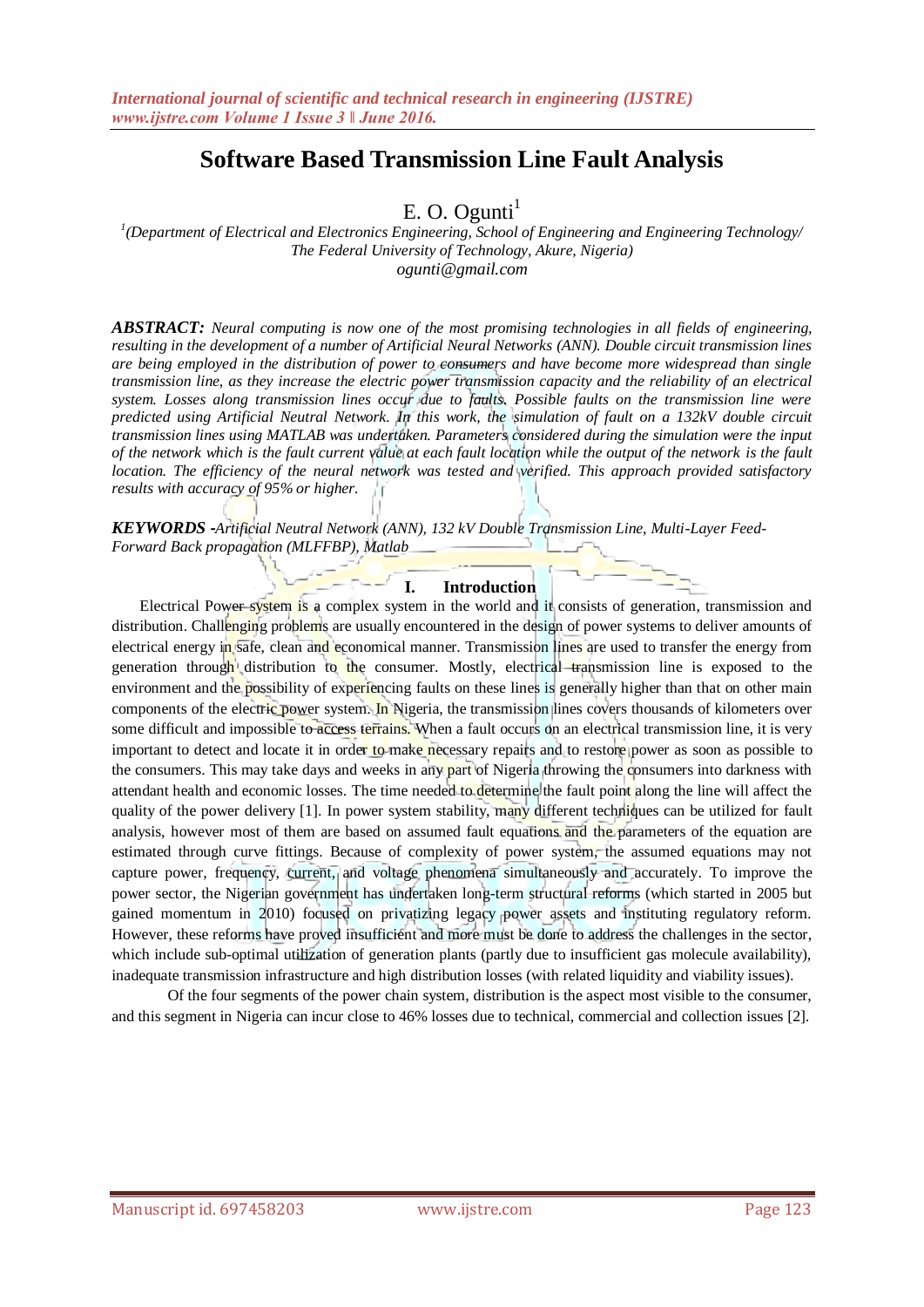

Figure 1: Overview of distribution performance in 2014, adapted from [2]

In attempt to solve its distribution problems, the government sold its principal shares in the power sector to private investors. This process started in 2005, went through a change of government and then picked up again in 2010. The investors that took over were called DISCOs with the promise of grid expansion, and the increase in the number of new connections and capex to be spent on meters. However, the DISCOs face significant financial pressures largely due to low energy tariffs, outages and the unwillingness of the customers to pay for non-existent power. In March 2015, the regulator ruled that collection losses could not be passed on to consumers via retail tariffs. With collection losses set at zero, distribution companies would have needed to achieve dramatically lower loss levels to meet their loss commitments. Faced with this situation, several distribution companies declared force majeure, triggering a regulatory crisis and a temporary loss of investor confidence  $[2]$ . Most of the losses shown in Fig. 1 are due to one form of fault or the other on the transmission line before the power arrive at the consumer. It therefore becomes extremely necessary to investigate cheap and fast new fault modeling techniques for power system stability analysis in Nigeria since most operators are weary of new heavy financial investment in the power sector.

Fault (which in Nigeria may occur as a result of lightning strikes on bus bar, collapse of transmission line, accidental short circuit by snake, kite and bird,tree or bamboo touching line, human mistake) is an unwanted condition that occurs in power system. Fault occurs due to insulation breakdown at one or more point on a conductor or a conducting object coming in contact with live point as indicated above. These conditions will affect voltage and current value on power system. Transmission line is the part of power system in which fault most likely occur. Researches on fault analysis are very important for protection purposes to enhance reliability of electricity supply. Double-circuit lines are now widely used in transmission systems due to their significant economic and environmental advantages over single-circuit lines. Double circuit transmission lines are defined as lines that share the same structure or a portion of their length. These lines have been extensively utilized in modern power systems to enhance the power transfer, reliability and security for the transmission of electrical energy.

Accurate detection and location of faults for an inspection-repair purpose is very important for accelerating service restoration, thus reducing outage time, operating costs and consumers' complaints. However, the fault analysis for double-circuit lines is much more complicated than single circuit lines because of mutual couplings between two circuits and the existence of more complex fault types.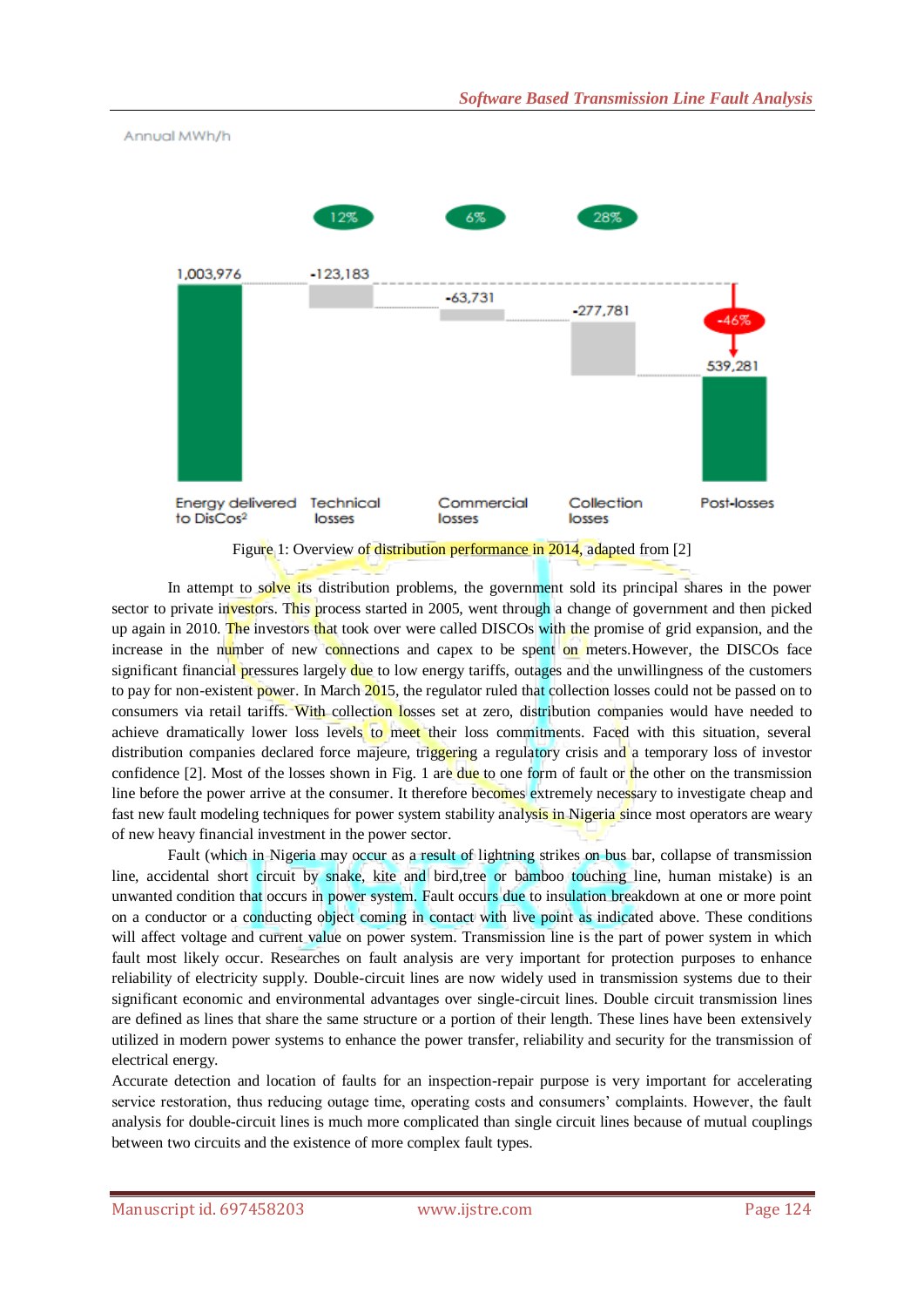There are many research work on fault detection through which different approaches have been proposed to detect faults. The study in [1] used an offline detector method to detect faulty line by injecting special frequency signals to the line. This method was neither safe nor convenient. Other methods identify the phase to ground fault according to the changes of the three phase voltages and currents but cannot properly distinguish between faulty line and healthy lines. Recently, with the advent of the microprocessors, various analytical methods have been developed and tested to detect faults. Unfortunately, these methods use digital signal processing which take time and do not have the ability to adapt dynamically to the system operating condition. They are likely to make incorrect decision if the signals are noisy [3]. Artificial neural network on the other hand, provide a promising alternative, because they can handle most situations which cannot be defined sufficiently for finding a deterministic solution. The ANNs takes into account their noise immunity, robustness, fault tolerance and generalization capabilities. The ANN networks have ability to learn the desired input-output mapping based on training example, without looking for an exact mathematical model. The intent of this paper is to analyze symmetrical faults on 132kV transmission line by modeling and simulating a double circuit 132kV transmission line using MATLAB toolbox and Simulink. The detection of potential faults on the model line was done using Artificial Neural Network (ANN) and validation of the ANN in fault prediction along transmission lines. This approach is simple and cost effective and have a fast response time.

## **II. Artificial Neural Network Development**

Neural network technology is an emerging technology in electrical engineering for power system modeling, simulation, optimization and design. Multilayer Perceptron (MLP), Radial Basis Function (RBF), Knowledge Based Neural Network (KBNN), Wavelet network and Recurrent Neural Network (RNN) are commonly used NN structures. Selection of NN structure and training algorithm are two major issues in developing NN model. The most important and time consuming step in model development is NN training. The NN model uses the measured or simulated data for training. Training is an optimization process in the weight space and is often done using optimization–based training algorithm such as backpropagation (BP). Training algorithms are an internal part of neural model development. Any alternative structure may still fail to give a desired model, unless trained by a suitable training algorithm [3]. The proper training algorithm manages to reduce the training time by achieving better accuracy. A distinct advantage of neural computation is that, after proper training, it completely bypasses the repeated use of complex iterative processes for new design presented to it.

## **2.2 Structure of Multi-Layer Feed-Forward Network**

The standard multilayer feed-forward network (Fig. 2) is employed as the network architecture in this study. The multi-layer feed-forward network is a network of neurons and synapses organized in the form of layers. There are three kinds of layers in an ANN: the input layer, hidden layer and output layer. The function of the input layer is simply to buffer the external inputs to the network. The hidden neurons have no connections to the inputs or outputs. By including hidden layers, the network is empowered to extract higher-order statistics as the network acquires a global perspective despite its local connectivity by virtue of the extra set of synaptic connections and the extra dimension of neural interactions [4].

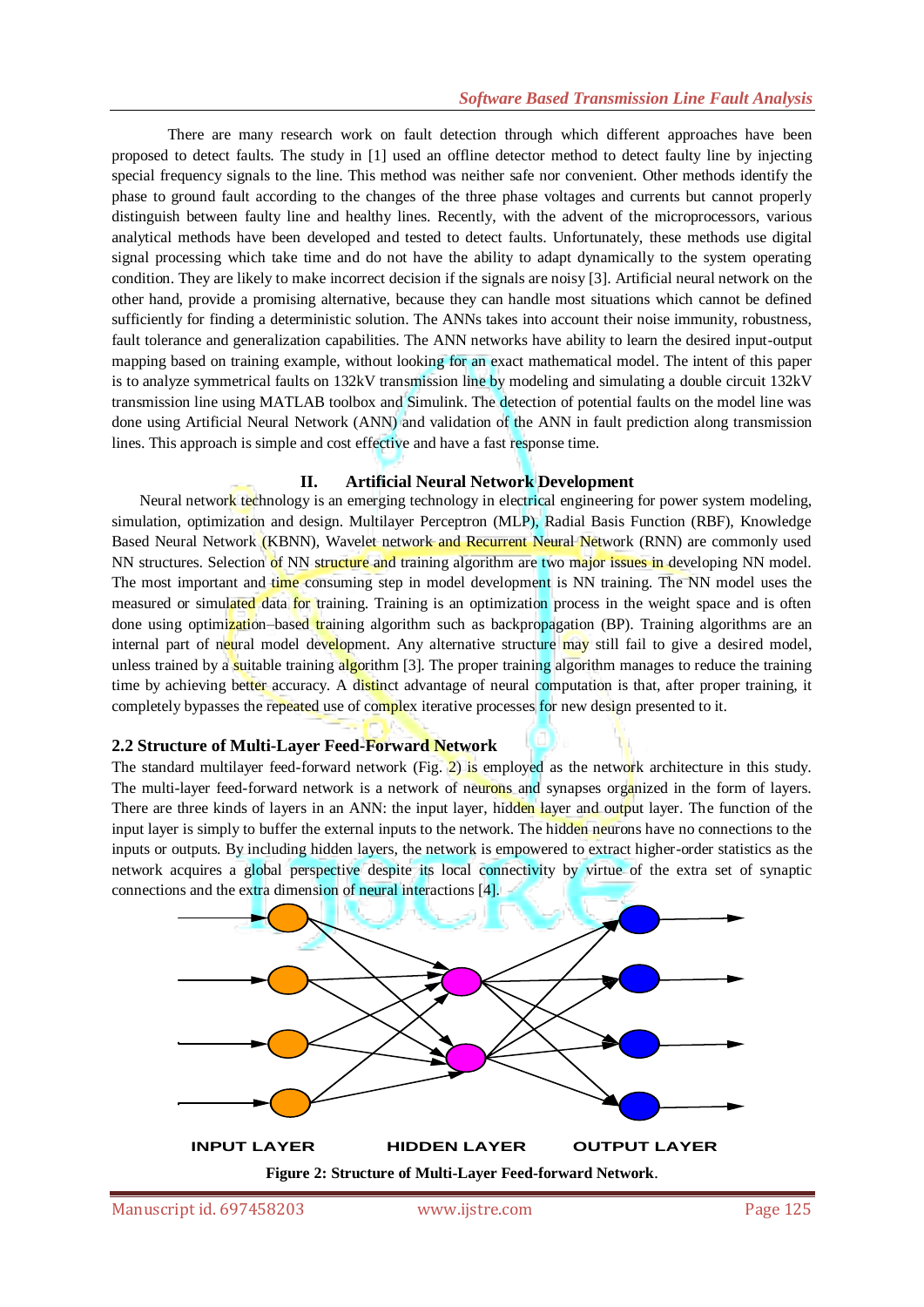Basically, ANNs consist of a network of neurons and synapses arranged in layers, the source nodes in the input layer of the network supply respective elements of the activation pattern, which constitute the input signals applied to the neurons (computation nodes) in the second layer. The output signals of the second layer are used as inputs to the third layer, and so on, for the rest of the network

# **2.3 Transmission Line Model**

To determine the performance of the proposed neural network-based fault prediction, a 132 kV, 100km double circuit transmission line extending between two sources as shown in Fig. 3 was developed for this study.



**Figure 3: 132 kV Double Circuit Transmission Line Model**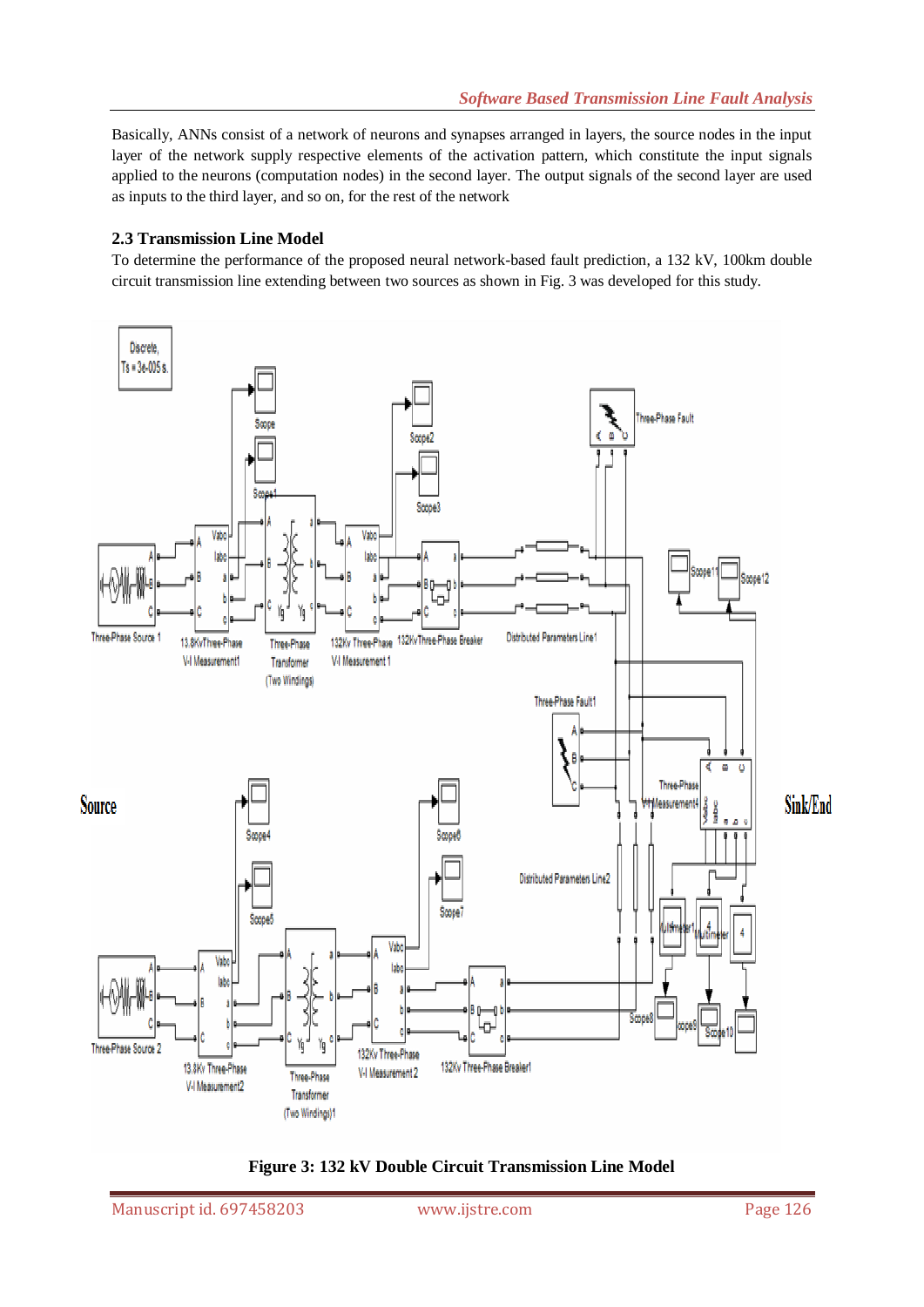.All components were modeled by the MATLAB Simulink and Sim-Power System toolbox. The input and output data used for training and testing the neural fault detector were obtained from the Sink/End of the power system model. A highly accurate transmission line simulation technique (Fig. 4) was utilized to produce voltage and current waveforms for phase to ground fault.

# **III. Methodology**

For the design of a neural network system for the prediction of double circuit transmission line fault, a FFBP algorithm was used which consists of three layers: input, hidden and output. The input and output layers were selected to be the best that suits the requirement of the design. Sufficient amount of data were generated for the training from the simulation of a model transmission line and the execution of algorithm starts with the training process of ANN model (Fig. 2).Fortescu's theorem was utilized to obtain the power system component as shown in Fig. 4. After executing the algorithm the output was compared with the required target. When the outcome of algorithm gave better result, then the ANN model was tested with new data to determine the accuracy of the ANN model. The selection of number of neurons used for hidden layers and value of moment count (mc) in algorithm plays very important role in providing higher accuracy for the developed ANN model. When the accuracy was not achieved, the by number of neurons for hidden layers were changed along with the number of epochs, so as to develop appropriate ANN model for the fault prediction.



**Figure 4: Symmetrical component circuits in three phase balanced system**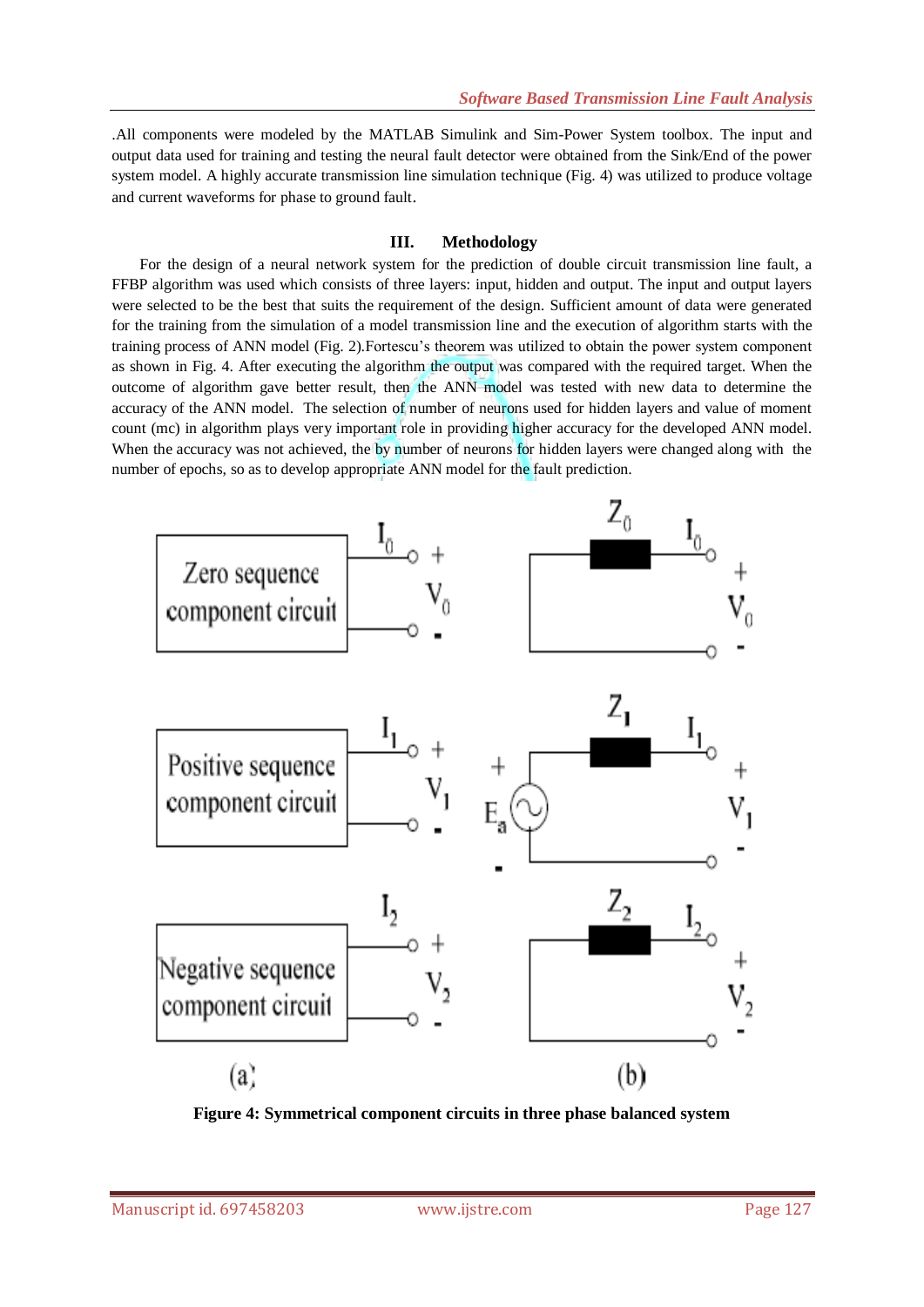#### **IV. Results and Discussion**

In order to evaluate the performance of proposed FFBP-ANN based model for fault prediction on the designed transmission line [5], simulated results were obtained from the modeled 132 KV double transmission line. 81 input-output training patterns were used for training the proposed 3-20-3 ANN structure with the following learning parameters: performance goal (Mean Square Error  $(MSE) = 0.00771454$ , learning rate =  $0.05$  and maximum number of epochs  $= 21$ . The learning characteristic of proposed MLFFBP-ANN based model is shown in Fig. 5.



It has been observed that total number of 21 epochs was needed to reduce MSE level to as low a value as 0.00771454. Achievement of such a low value of performance goal (MSE) indicates that trained ANN model is an accurate model for predicting three phases to ground fault on the transmission line.

## **4.1 Regression Analysis of output and Targets**

The regression analysis of ANN is shown in Fig. 6 for the training output versus target, validation output versus target and test output versus target in which their regression data were expected to be less than one or equal to one for accurate fault current input. In this study, the regression analysis is equal to 0.9627 (96.27%) for Training outputs versus Targets, 0.89988 (89.99%) for Validation outputs versus Targets, 0.9823 (98.23%) for Test outputs versus Targets which indicate the accurate results for the proposed ANN network.